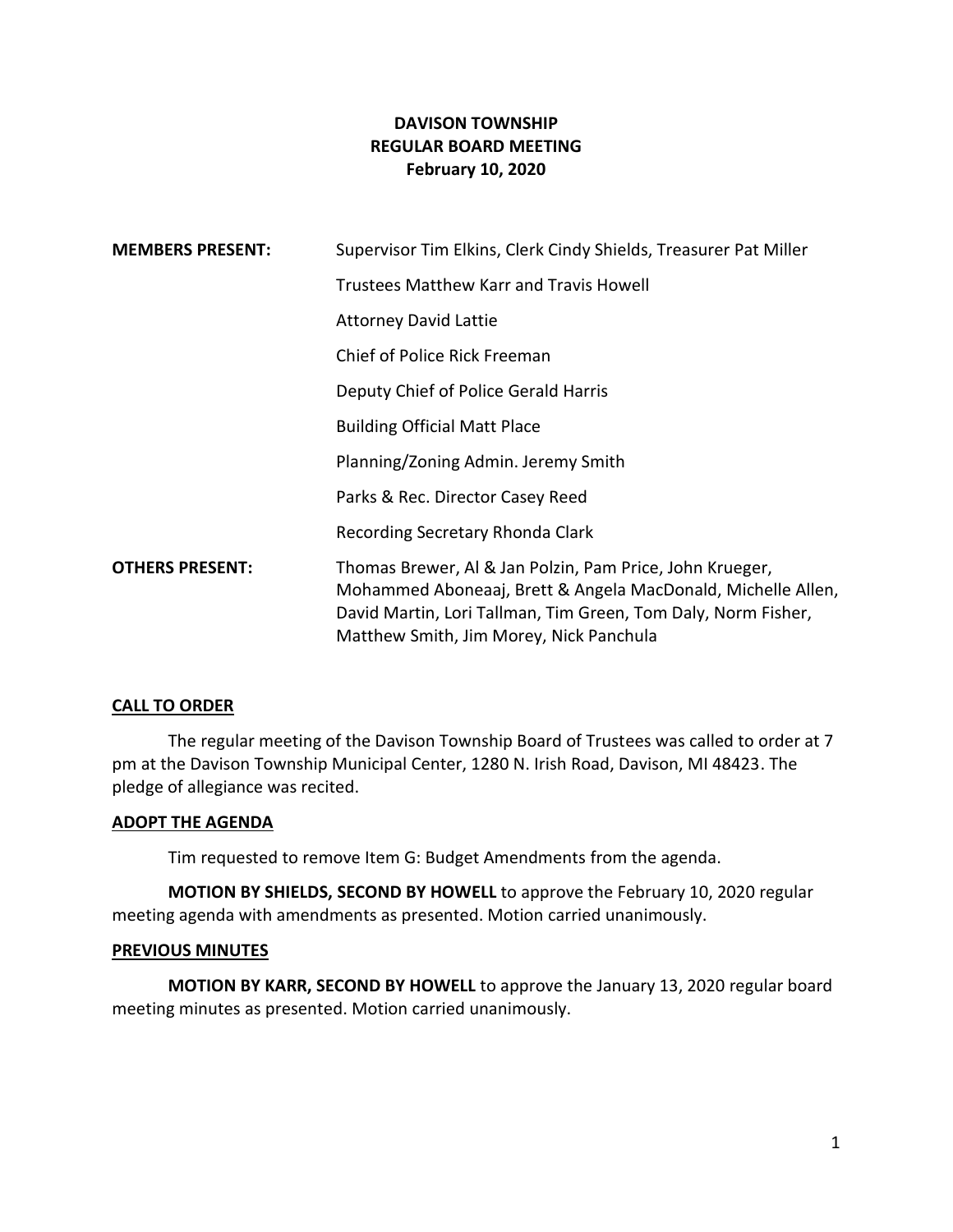## **TREASURER'S REPORT**

Mr. Miller gave the total revenues for January, 2020 in the amount of \$2,574,721.56.

**MOTION BY KARR, SECOND BY SHIELDS** to approve the January, 2020 Treasurer's Report as presented. Motion carried unanimously.

## **BOARD BILLS**

Mr. Elkins gave the total expenditures through February 11, 2020 in the amount of \$6,233,127.40

**MOTION BY KARR, SECOND BY HOWELL** to approve payment of the board bills as presented. Roll call: Yes- Miller, Shields, Elkins, Karr, Howell. Motion carried.

## **PUBLIC COMMENT**

The public comment period was opened at 7:03 pm.

Jim Morey-1298 N. Cummings, asked about the Open Burning Ordinance on the agenda. He also asked about the Absentee Ballots for the upcoming elections.

David Martin-9<sup>th</sup> District County Commissioner, updated the board about Genesee County's ORV Ordinance. He said it should help local law enforcement with violations.

Matthew Smith-Davison Board of Education, announced his candidacy for the 9<sup>th</sup> District County Commissioner.

## **UNFINISHED BUSINESS**

None

## **NEW BUSINESS**

## **Public Hearing for DDA Amended Development & TIF Plans**

Tim explained that the plans will allow new development within the expanded district and tax dollars to stay within the township to help promote businesses and the community.

Pam Price-1089 N. Irish Road, said that according to the plans her home is in an area that will be rezoned and she does not want her property to be rezoned.

Angela MacDonald-10222 E. Lippincott Blvd., also stated she does not want rezoning in her area, especially on one piece of vacant land across from her house, and the plans look as if that is going to happen.

Michelle Allen-9067 Davison Road, asked if she would be forced out of her home if development grew around her.

Mr. Elkins and Mr. Smith explained that this is just a plan for future development, long in the future. All changes would have to come before the Zoning board and all will be notified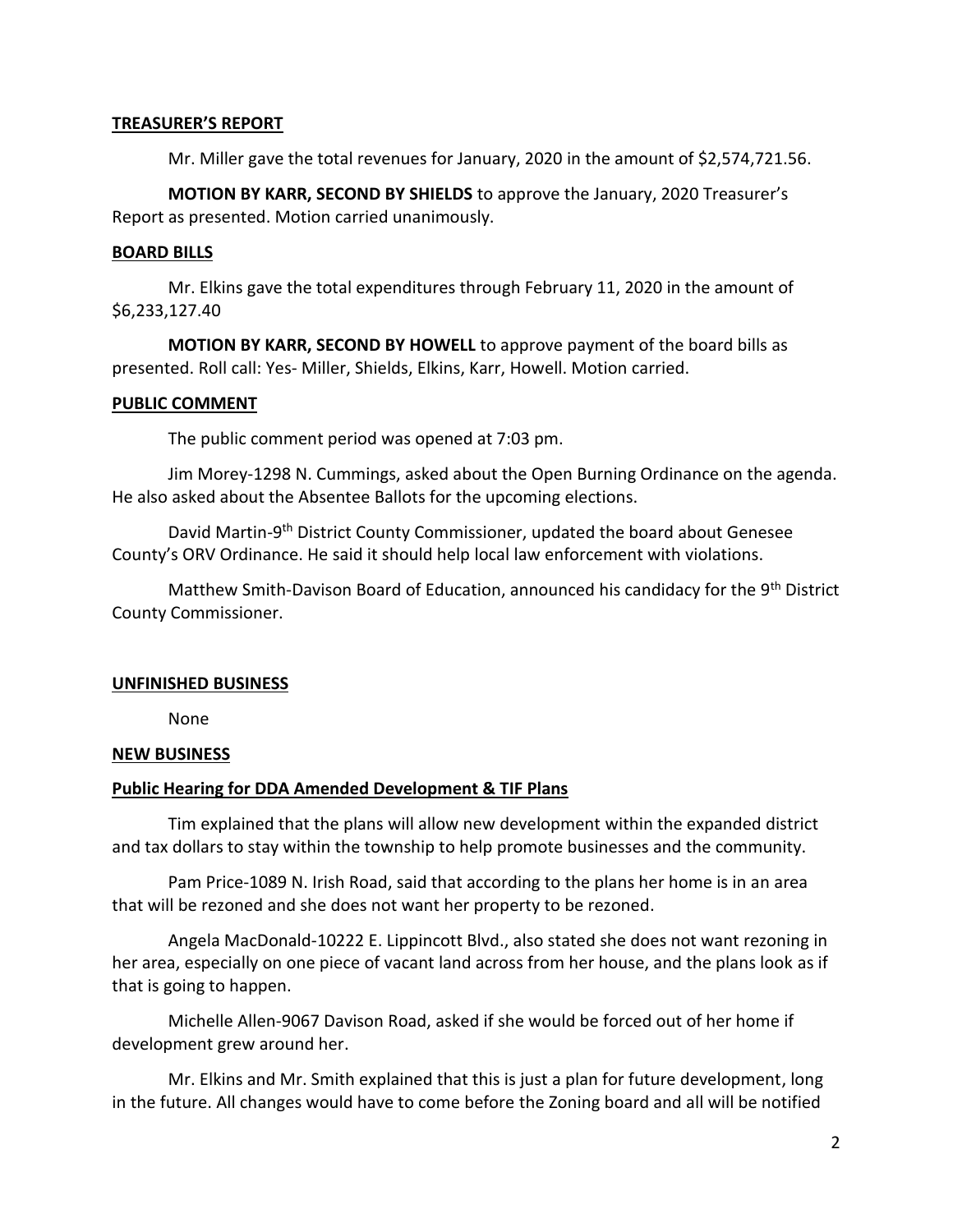of any meeting. This expansion includes areas that should have been included in the original DDA District, some of which are being developed now. Parcels within any expansion have to be adjacent to the current district. The DDA is made up of residential as well as commercial parcels and that no one would be forced out of their homes.

Mrs. Shields stated that at any time residents can contact their board members, from any board for more information and what is happening within Davison Township, that is what they are there for. Mr. Miller said that sometimes it is a fine line, but they are here to protect the residents.

#### **Ordinance 52-2: DDA Mended Development & TIF Plan**

Mr. Elkins explained Ordinance 52-2 repeals and replaces the original plan that will allow the development and tax increment financing for the expanded DDA District.

**MOTION BY SHIELDS, SECOND BY MILLER** to approve Ordinance 52-2 Amended Development Plan and Tax Increment Financing Plan for the Davison Township Downtown Development Authority as presented. Roll call: Yes- Shields, Elkins, Karr, Howell, Miller. Motion carried.

## **Amendment of Park and Rental Fees**

Ms. Reed explained that the Karen Miller Event Center, Kurt & Marge Soper Nature Center, and Kitchen School House needed to be added to the fee schedule. Rental requests are increasing and several requests have been made for alcohol to be allowed. A discussion at a meeting which included Mr. Lattie resulted in beer and wine only be allowed at particular venues with several restrictions that renters must follow. Also, a renter having beer and/or wine at their event must provide proof of liability insurance with Davison Township as additional insured. The alcohol permit fee is \$50.

**MOTION BY KARR, SECOND BY HOWELL** to approve the Amended Park & Rental Fees as presented. Roll call: Yes- Elkins, Karr, Howell, Miller, Shields. Motion carried.

## **Amendment of Park Rental Agreement**

Ms. Reed stated that the rental agreement changed in order to cover the use and liability of alcohol on township property (within the parks).

Mrs. Shields read the stipulations of alcohol on the premises of the township parks property from the agreement.

**MOTION BY KARR, SECOND BY HOWELL** to approve the Amended Park Rental Agreement as presented. Roll call: Yes- Karr, Howell, Miller, Shields, Elkins. Motion carried.

## **Ordinance 29-1: Open Burning**

Mr. Elkins said that this ordinance provides for emergency authority to abate dangerous conditions, to establish cost-recovery charges and otherwise promote the public health, safety and welfare of the township. It explains what is considered a camp fire, what can be burned and what cannot be burned. Each person that acquires a burning permit will receive a copy of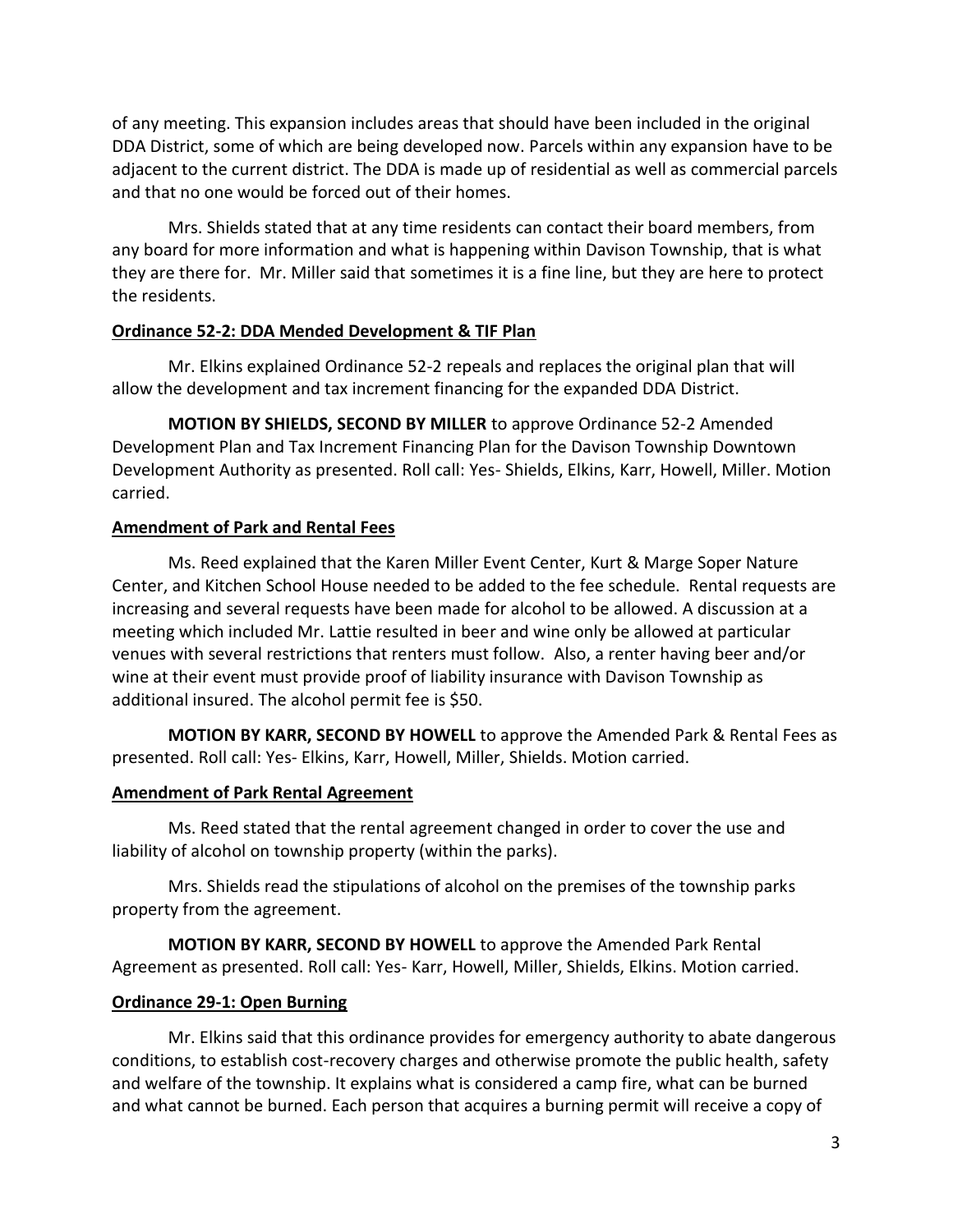this ordinance via in person or online. Burning permits are free of charge and good for one full calendar year.

**MOTION BY KARR, SECOND BY SHIELDS** to approve Ordinance 29-1 as presented. Roll call: Yes – Howell, Miller, Shields, Elkins, Karr. Motion carried.

# **Bids for Sale of Township Property: 7078 Houghton Dr.**

Mr. Elkins read the bids received for the property 05-19-504-040, 7087 Houghton Drive, Davison, MI 48423. The three bids were as follows with Mr. Ferrell awarded the bid:

Ryan Dunning \$21,221 - Travis Covert \$18,501 - Bud Ferrell \$41,000.

**MOTION BY SHIELDS, SECOND BY KARR** to approve the sale of 7087 Houghton Drive to Mr. Bud Ferrell at \$41,000. Motion carried unanimously.

# **FUTURE BUSINESS**

None

# **BOARD COMMENTS**

Tim talked about the Census Bureau Meeting held with church officials, school officials and local rental property officials. The Census is important for funding in specific areas within the township, medical financing, school financing, and state, county and local financing. There will only be 9 questions this year. Travis explained how it can be filled out online, by mailer, or door to door questionnaire. Please encourage all to be counted.

Cindy read the CDBG Monitoring Review which determined whether the subrecipient has implemented and administered CDBG-funded activities according to applicable federal requirements. In this monitoring, particular attention was paid to compliance with eligibility and National Objective requirements, conformance to the Subrecipient Agreement, record keeping, financial management, procurement, and compliance with civil rights requirement. The Genesee County Metropolitan Planning Commission thanked us for our hard work and exceptional management of local CDBG projects and appreciated the cooperation that was extended by our staff during monitoring visit and our continued assistance throughout this process. She also discussed the new Chart of Accounts being up and running and Absentee Ballots being available for the March, 2020 Presidential Primary Election.

Pat stated that the 2019 Winter Taxes are payable through March 2, 2020 this year. In order not to be delinquent all payments must be in our office by 5 pm on March 2, 2020.

# **INFORMATIONAL ITEMS**

- Comcast updates
- FANG updates
- Other Board meeting minutes